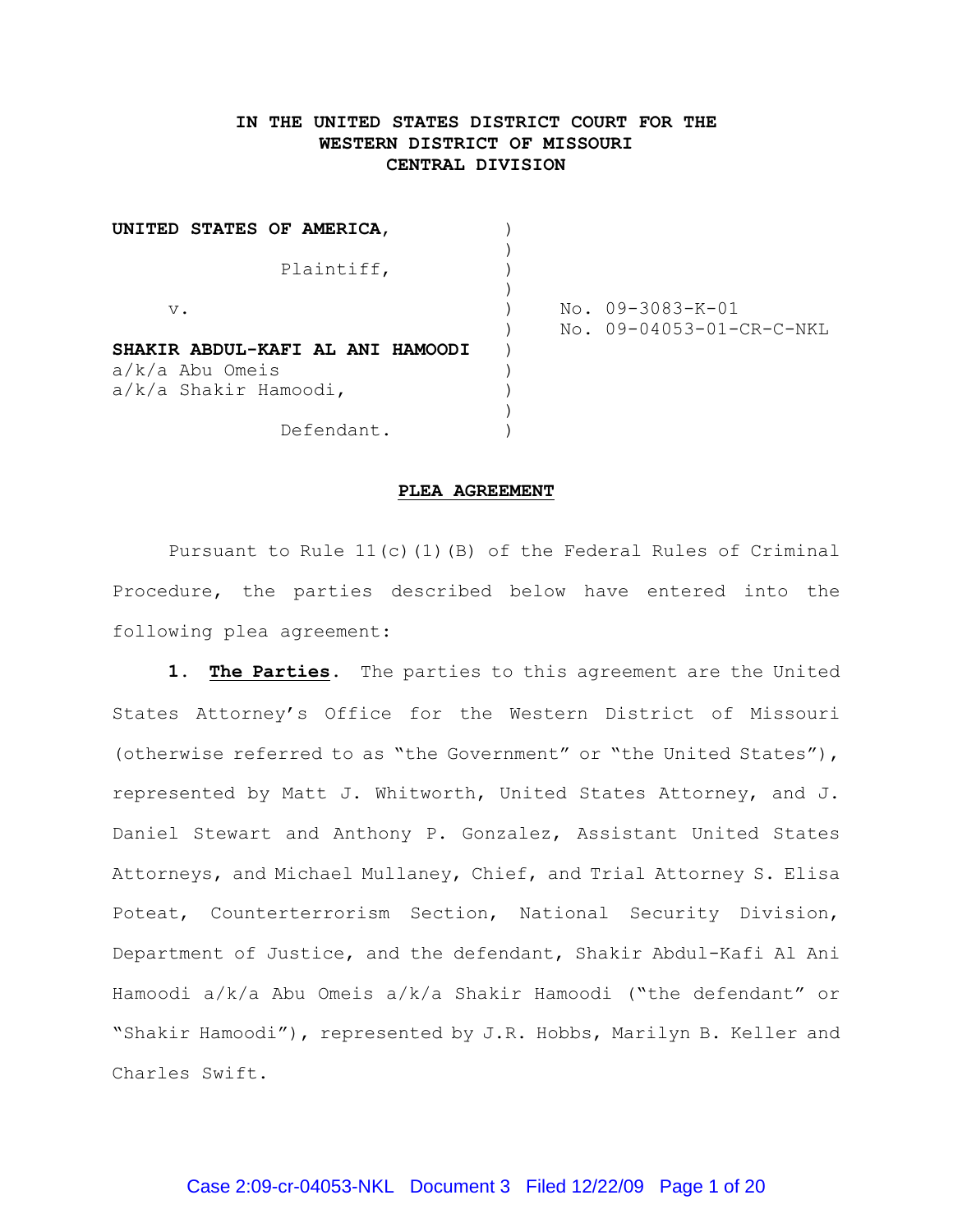The defendant understands and agrees that this plea agreement is only between him and the United States Attorney for the Western District of Missouri, and that it does not bind any other federal, state or local prosecution authority or any other government agency, unless otherwise specified in this agreement.

**2. Defendant's Guilty Plea.** The defendant agrees to and hereby does waive indictment and plead guilty to an Information, charging him with a violation of 18 U.S.C.  $\frac{1}{5}$  371, that is, conspiracy to violate the International Economic Emergency Powers Act, 50 U.S.C. \$1701(a)(1). By entering into this plea agreement, the defendant admits that he knowingly committed this offense, and is, in fact, guilty of this offense.

**3. Factual Basis for Guilty Plea.** The parties agree that the facts constituting the offense to which the defendant is pleading guilty are as follows, but these are not all of the facts known to the defendant:

Shakir Hamoodi was born in Iraq and emigrated from Iraq to the United States in 1985. Mr. Hamoodi eventually settled and resided in Columbia, Missouri, in 1985.

In August of 1990, following Iraq's invasion of Kuwait, President George H.W. Bush issued Executive Order (E.O.) 12,722, declaring a national emergency with respect to Iraq. Executive Order 12,722 specifically prohibited the export and re-export of funds, goods and services to Iraq. On August 6, 1990, the United Nations Security Council adopted Resolution 661 (Resolution 661), which called upon member States to impose economic sanctions on Iraq. Resolution 661 requested member States to prohibit their nationals or persons within their territories: (a) from providing to any person in Iraq any commodities or products, except for supplies intended strictly for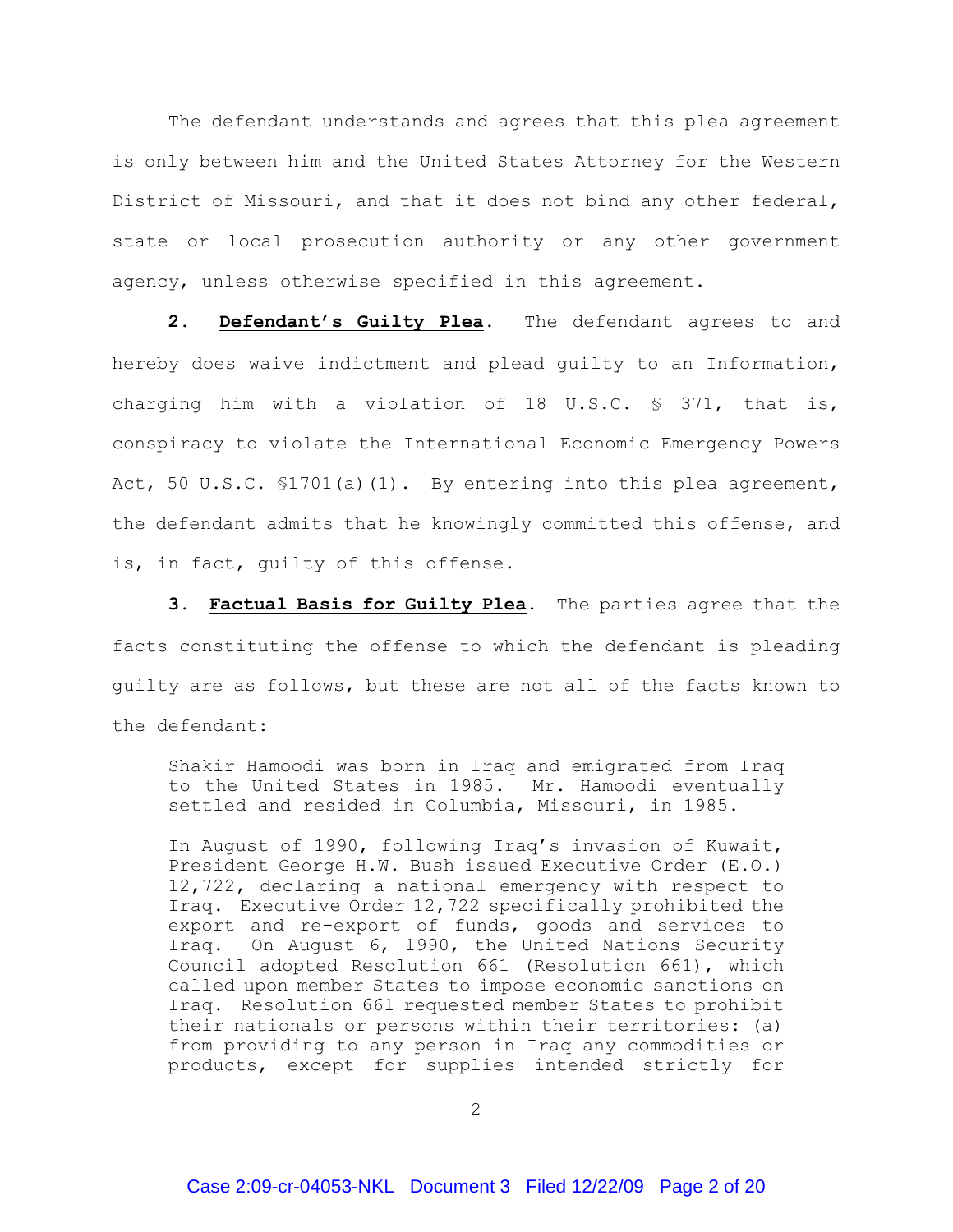medical purposes and, in humanitarian circumstances, foodstuffs; and (b) from remitting any funds to persons or bodies within Iraq, except payments made exclusively for strictly medical or humanitarian purposes and, in humanitarian circumstances, foodstuffs. On August 9, 1990, the President issued E.O. 12724, 55 Fed. Reg. 33089, which prohibited the sending of funds or other financial or economic resources by any United States person to any person in Iraq, directly or indirectly. In September 1990, the United Nations Security Council passed Resolution 666, which recommended member states prevent funds sent to Iraq from being diverted from charitable purposes to the use of the Iraqi military. S.C. Res. 666, ¶ 8, U.N. Doc. S/RES/666 (Sept. 13, 1990). In November 1990, the United States Congress passed the Iraq Sanctions Act, authorizing the President to continue the embargo and sanctions embodied in E.O. 12,724, and requiring that even charitable donations to Iraq be conducted pursuant to Security Council Resolution 666 (Resolution 666).

In order to carry out the will of Congress and the President, on January 18, 1991, the Secretary of Treasury issued another regulation entitled "Prohibited transfer of funds to the Government of Iraq or any person in Iraq," providing:

Except as otherwise authorized, *no U.S. person may commit or transfer, directly or indirectly, funds or other financial or economic resources to the Government of Iraq or any person in Iraq*.

31 C.F.R. § 575.210 (*emphasis added*).

Licenses were required from Treasury's Office of Foreign Asset Control ("OFAC") for all otherwise prohibited transactions:

(a) Specific licenses may be issued on a case-bycase basis to permit exportation to Iraq of donated food intended to relieve human suffering.

(b) In general, specific licenses will only be granted for donations of food to be provided through the United Nations in accordance with United Nations Security Council Resolutions 661 and 666 and in cooperation with the International Committee of the Red Cross or other appropriate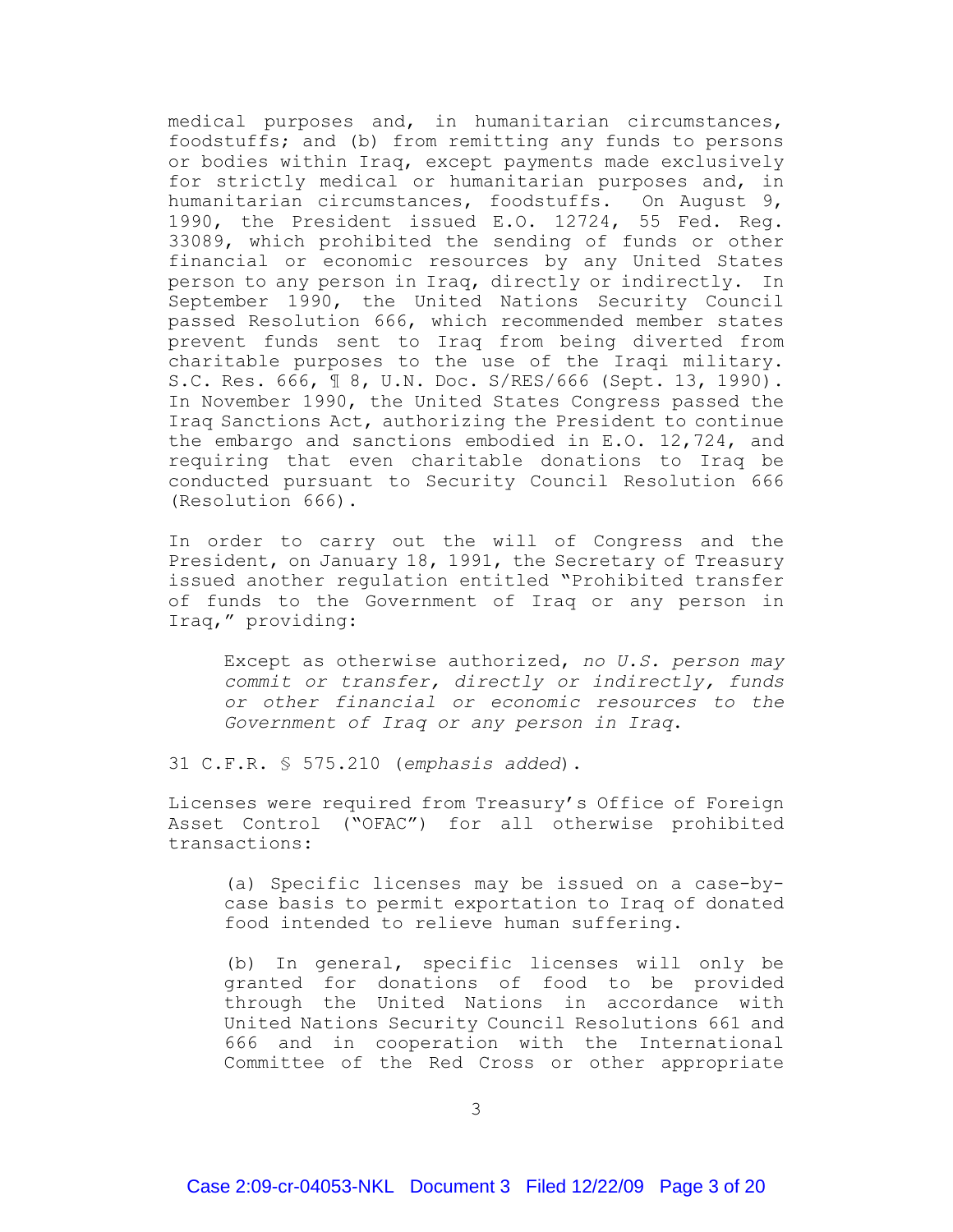humanitarian agencies for distribution by them or under their supervision, or in such other manner as may be approved under United Nations Security Council Resolution 666 and any other applicable Security Council resolutions, in order to ensure that such donations reach the intended beneficiaries.

(c) Applications for specific licenses pursuant to paragraph (a) of this section shall be made in advance of the proposed exportation, and provide the following information:

> (1) The nature, quantity, value, and intended use of the donated food; and

> (2) The terms and conditions of distribution, including the intended method of compliance with such terms and conditions of distribution as may have been adopted by the United Nations Security Council or a duly authorized body subordinate thereto to govern the shipment of foodstuffs under applicable United Nations Security Council resolutions, including Resolutions 661 and 666.

31 CFR § 575.520.

The regulations were made retroactive to August 2, 1990, by 31 C.F.R. §212. The two E.O.s, regulations, and the Iraqi Sanctions Act are hereafter referred to collectively as "the Iraqi sanctions."

By 1994, Shakir Hamoodi believed that the Iraq sanctions were resulting in hardship to the Iraqi people, and that his Iraqi-American friends and acquaintances were becoming distressed about the effect of the sanctions. While Shakir Hamoodi did not know every single step in the legislative process that led to the final Iraqi sanctions, he was aware that the Iraqi sanctions existed, and that they prohibited the sending of funds into Iraq for any purpose. Shakir Hamoodi understood that the sanctions were so far-reaching that they forbade the sending of funds to any citizens of Iraq. Indeed, Shakir Hamoodi and other persons discussed via faxes and other media the wide reach of the Iraqi sanctions, and how the sanctions limited the flow of funds and charitable items into Iraq during the sanctions period.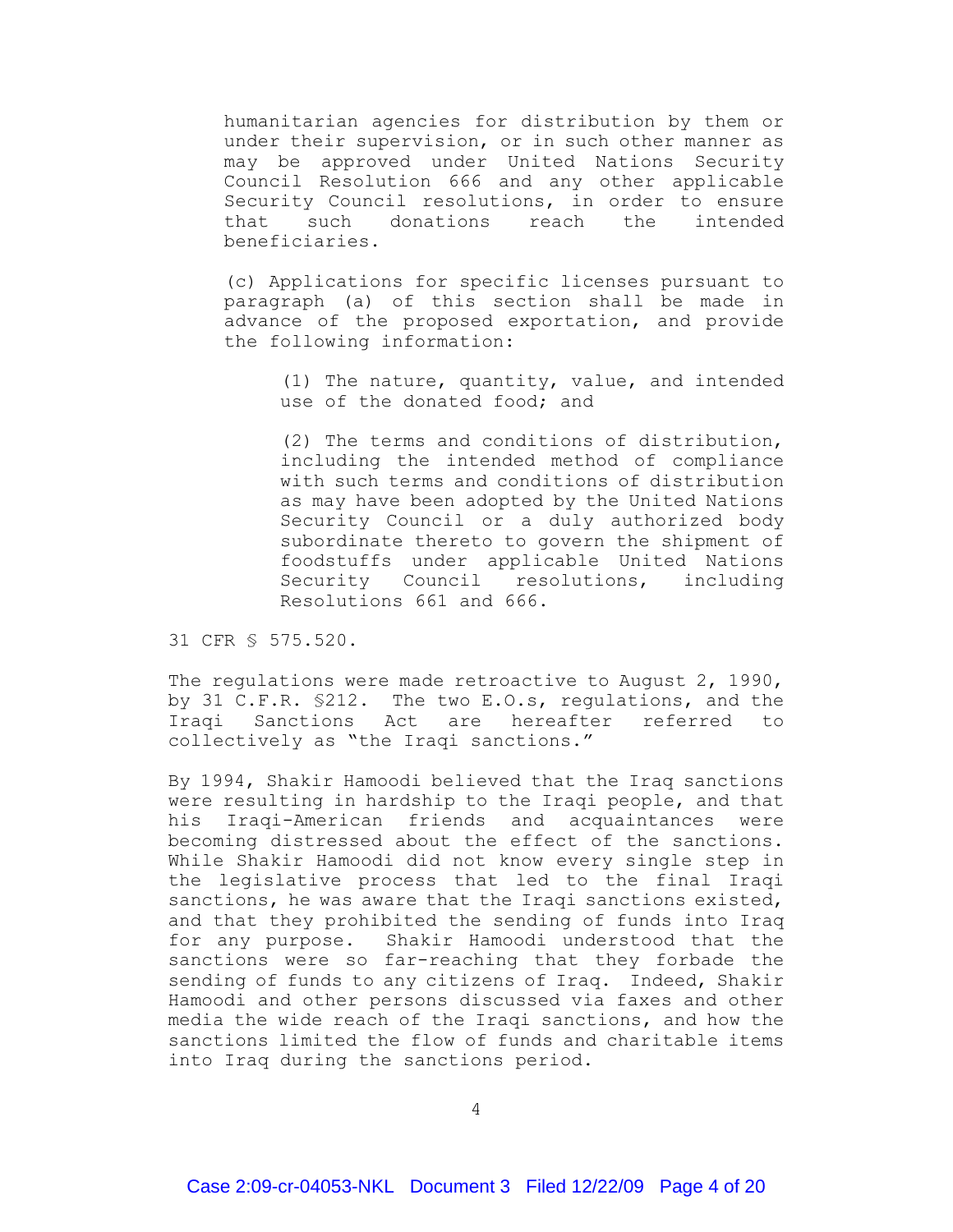Beginning no later than 1994, Shakir Hamoodi began to plan methods for circumventing the Iraqi sanctions in order to get funds into Iraq for his own family, and for the families of other persons who he knew through the Iraqi diaspora community in Missouri. Shakir Hamoodi decided that he would collect funds from these Iraqi Americans, combine these funds, and send the funds indirectly into the country of Iraq in contravention of the sanctions. In furtherance of this plan, Shakir Hamoodi spoke to his cousin, Abu Reyad (a/k/a Sabti Abas Aljuburi Ali, hereafter "Abu Reyad"), a self-taught bookkeeper who resided in Baghdad, Iraq, who worked with a large wholesale food company (hereafter "the company").

Abu Reyad and Shakir Hamoodi agreed that Shakir Hamoodi would send money via wire to the corporate account of the company at a bank in the Country of Jordan, among other methods. Once the money was in the company's Jordanbased account, Shakir Hamoodi and Abu Reyad agreed, Abu Reyad would notify his contacts at the company that a specific sum of money had been deposited into the company's business account in Jordan. Thereafter, Abu Reyad would withdraw the same amount of funds from an Iraq-based bank account held by the same company. Abu Reyad and Shakir Hamoodi further agreed that Abu Reyad would distribute the funds to the intended recipients in Iraq on an as-needed basis to prevent the Iraqi recipients from having too much cash at one time.

At no time did Shakir Hamoodi apply to the United States Department of the Treasury for a license to send money, goods, food, medicine or any other item into Iraq, directly or indirectly.

Beginning in or about 1994, and continuing until April 2003, Shakir Hammodi regularly collected funds from several co-conspirators, known and unknown to the United States, for the purpose of getting those funds from the United States into Iraq, directly or indirectly. Between approximately 1994 and 1998, on approximately a monthly basis, Shakir Hamoodi would wire the money from a United States bank to the business account associated with the company at the bank in Jordan. Shakir Hamoodi knew and intended that an equal amount of funds would be withdrawn by Abu Reyad from a bank in Bagdhad, Iraq, and would thereafter be meted out to the intended recipients. Shakir Hamoodi kept records of these transfers that sometimes included how the United States-based senders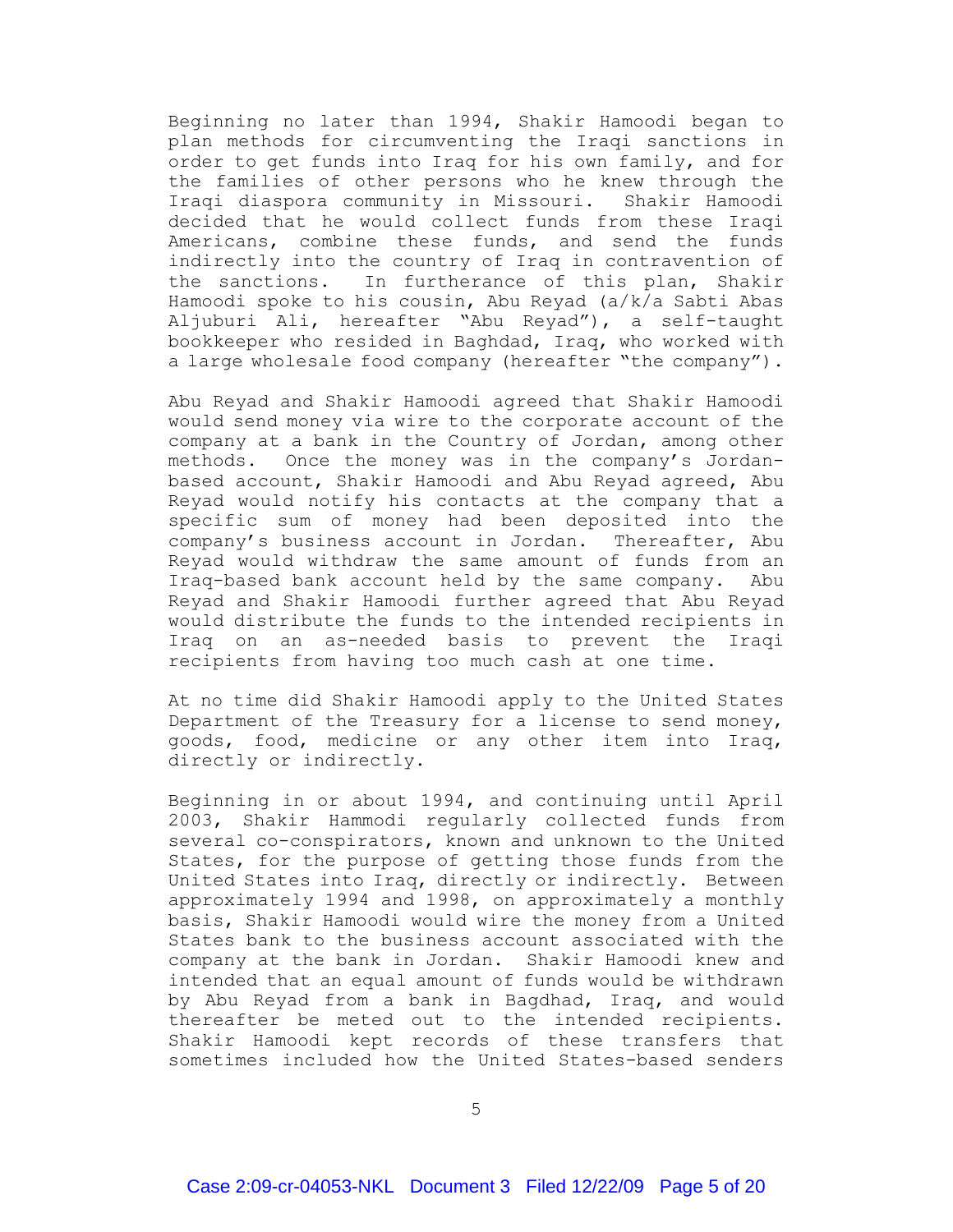wanted the money spent in Iraq. Shakir Hamoodi sent faxes to Abu Reyad with specific instructions about how the funds should be distributed, including the amounts intended for each recipient and, in some instances, how those funds were to be used and the timing of the distribution of the funds.

Beginning between approximately 1996 and 1998, Shakir Hamoodi met Khalil Jassemm, who was then the President of Life for Relief and Development (hereinafter "Life"), a Michigan-based charity. After the two became acquainted, between 1998 and 1999, the exact date being unknown to the United States, Shakir Hamoodi invited Khalil Jassemm to stay at his home in Columbia, Missouri. During that visit, Shakir Hamoodi and Khalil Jassemm discussed the Iraqi sanctions and ways to circumvent the legal prohibition on sending funds into Iraq. Shakir Hamoodi revealed to Khalil Jassemm his method of getting funds into Iraq by using the business account in Jordan, and the company's business accounts in Jordan and Iraq, and his use of Abu Reyad to disseminate the funds to persons inside Iraq. Khalil Jassemm explained that Life too had the ability to send funds from donors to Life into the country of Iraq. Khalil Jassemm further explained that Life would supplement the amounts Shakir Hamoodi was sending into Iraq with donations from Life. Khalil Jassemm assured Shakir Hamoodi that he had a reliable method of getting money into Iraq despite the sanctions. Shakir Hamoodi agreed to have Life send the combined funds he collected from his Iraqi-American acquaintances with the larger amount of funds from Life donations that Khalil Jassemm regularly sent into Iraq. During the time Shakir Hamoodi used Life's methods for sending money into Iraq, Shakir Hamoodi's family in Iraq qualified for and received assistance from Life. This assistance was in the form of funds that were received by Shakir Hamoodi's family in Iraq.

Beginning in at least 1998 and continuing until April 2003, Shakir Hamoodi regularly sent money to Life to be combined with the funds Life was sending into Iraq and with the intent that such funds actually be received by persons inside Iraq. Between approximately 1998 and April 2003, Shakir Hamoodi communicated regularly with Abu Reyad in Baghdad, Iraq, and confirmed that the funds he sent through Life were received by the intended recipients inside Iraq. Shakir Hamoodi never learned that any of the funds he sent through Life did not reach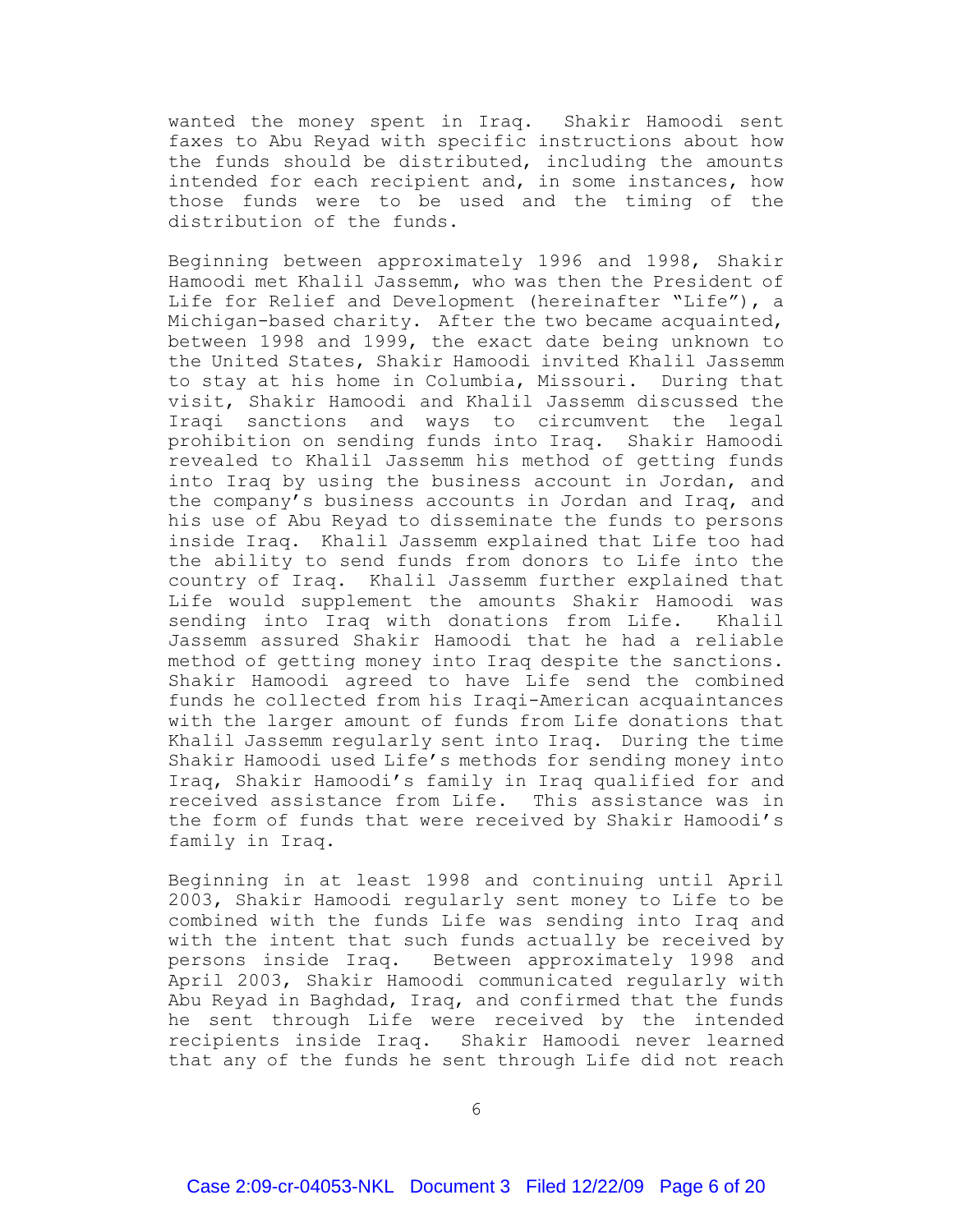the intended recipients inside Iraq. Indeed, if Shakir Hamoodi had learned that any of the funds he sent through Life did not reach the intended recipients in Iraq, he would have stopped using Life's method of getting funds into Iraq. Neither did Shakir Hamoodi receive any complaints from the persons giving him funds that their funds had not made it to their intended recipients in Iraq.

Although Shakir Hamoodi knew that Life had applied for licenses from the Department of the Treasury to send items into Iraq, he knew that Life had never received any license allowing them to send the donated funds into Iraq. Shakir Hamoodi never applied for nor received a license from the Department of the Treasury to send funds into Iraq.

Between approximately 1994 and April 2003, when the sanctions were lifted, Abu Reyad sent letters to Shakir Hamoodi confirming that he received a total of \$271,000 in Iraq that had been sent by Shakir Hamoodi.

Also, between on or about 1998 and April 2003, Shakir Hamoodi worked as a fundraiser for Life, collecting donations for Life on a regular basis. From the funds he collected, Shakir Hamoodi paid himself income for his fundraising efforts. Shakir Hamoodi did not keep written records of the money he paid to himself for his services to Life. In or about 1998, Shakir Hamoodi and Khalil Jassemm discussed the fact that Shakir Hamoodi would use some of the donations for his household and personal expenses, but they never placed this agreement in writing until after 2004. Neither did Shakir Hamoodi report this income to the Internal Revenue Service, the State of Missouri, or any agency from whom he and his family received assistance, such as food stamps, Section 8 housing, or Medicaid.

These are not all of the facts known to Shakir Hamoodi. However, Shakir Hamoodi agrees that the facts herein are true and accurate.

# **4. Use of Factual Admissions.** The defendant acknowledges,

understands and agrees that the admissions contained in paragraph 3 and other portions of this plea agreement will be used for the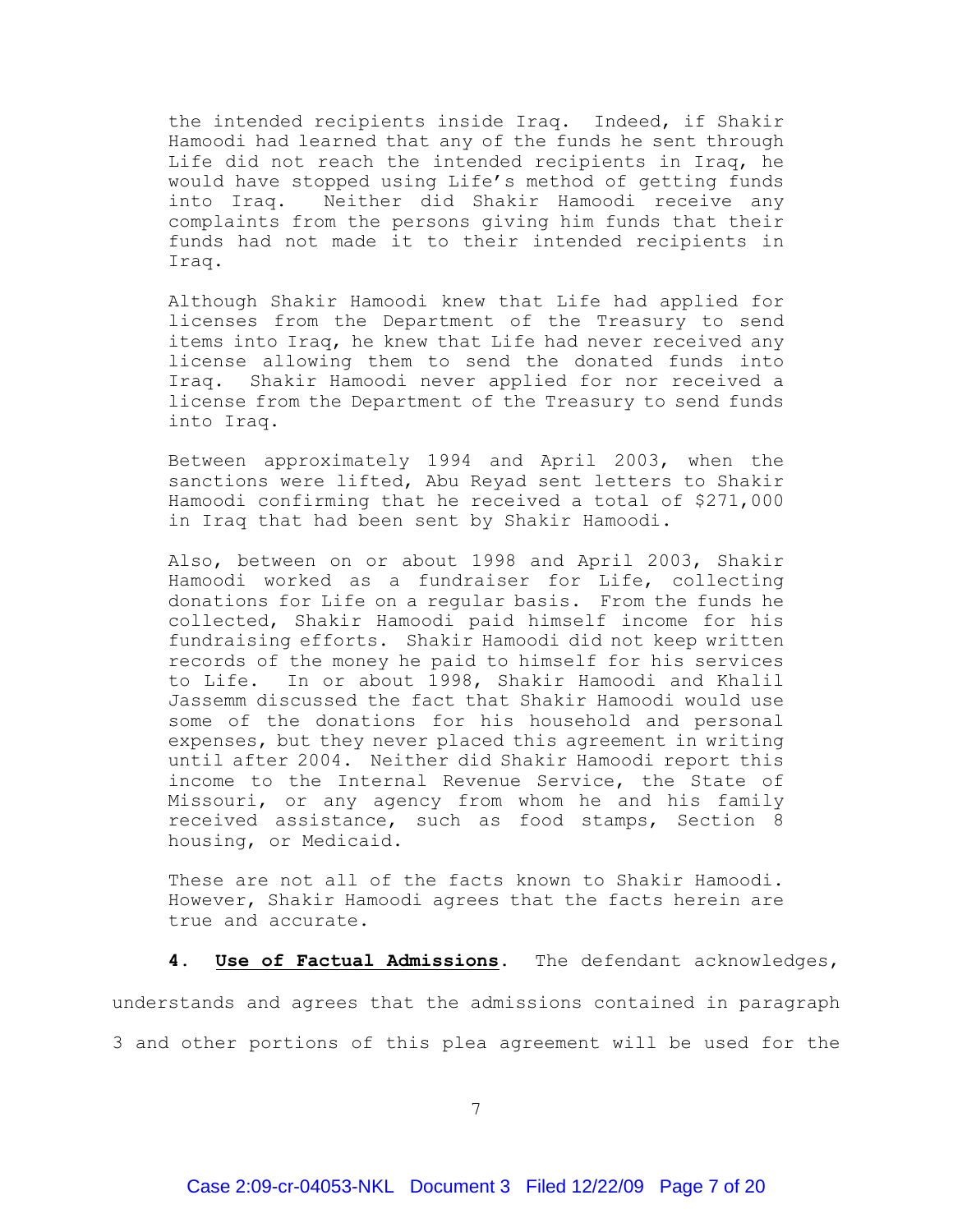purpose of determining his guilt and advisory sentencing range under the United States Sentencing Guidelines ("U.S.S.G."), including the calculation of the defendant's offense level in accordance with U.S.S.G. § 1B1.3(a)(2). The defendant acknowledges, understands and agrees that the conduct charged in the information, as well as all other uncharged related criminal activity, may be considered as "relevant conduct" pursuant to U.S.S.G. § 1B1.3(a)(2) in calculating the offense level for the charge to which he is pleading guilty.

**5. Statutory Penalties.** The defendant understands that, upon his plea of guilty to the information, charging him with conspiracy to violate the International Emergency Economic Powers Act, 18 U.S.C.  $\frac{1}{5}$  371 and 50 U.S.C.  $\frac{1}{5}$  1701(a)(1), the minimum penalty the Court may impose is supervised release, while the maximum penalty the Court may impose is not more than five (5) years' imprisonment, a fine of \$250,000, three (3) years' supervised release, and a \$100 mandatory special assessment which must be paid in full at the time of sentencing. The defendant further understands that this offense is a Class D felony.

**6. Sentencing Procedures.** The defendant acknowledges, understands and agrees to the following:

a. in determining the appropriate sentence, the Court will consult and consider the United States Sentencing Guidelines promulgated by the United States Sentencing Commission; these Guidelines, however, are advisory in nature, and the Court may impose a sentence either less than or greater than the defendant's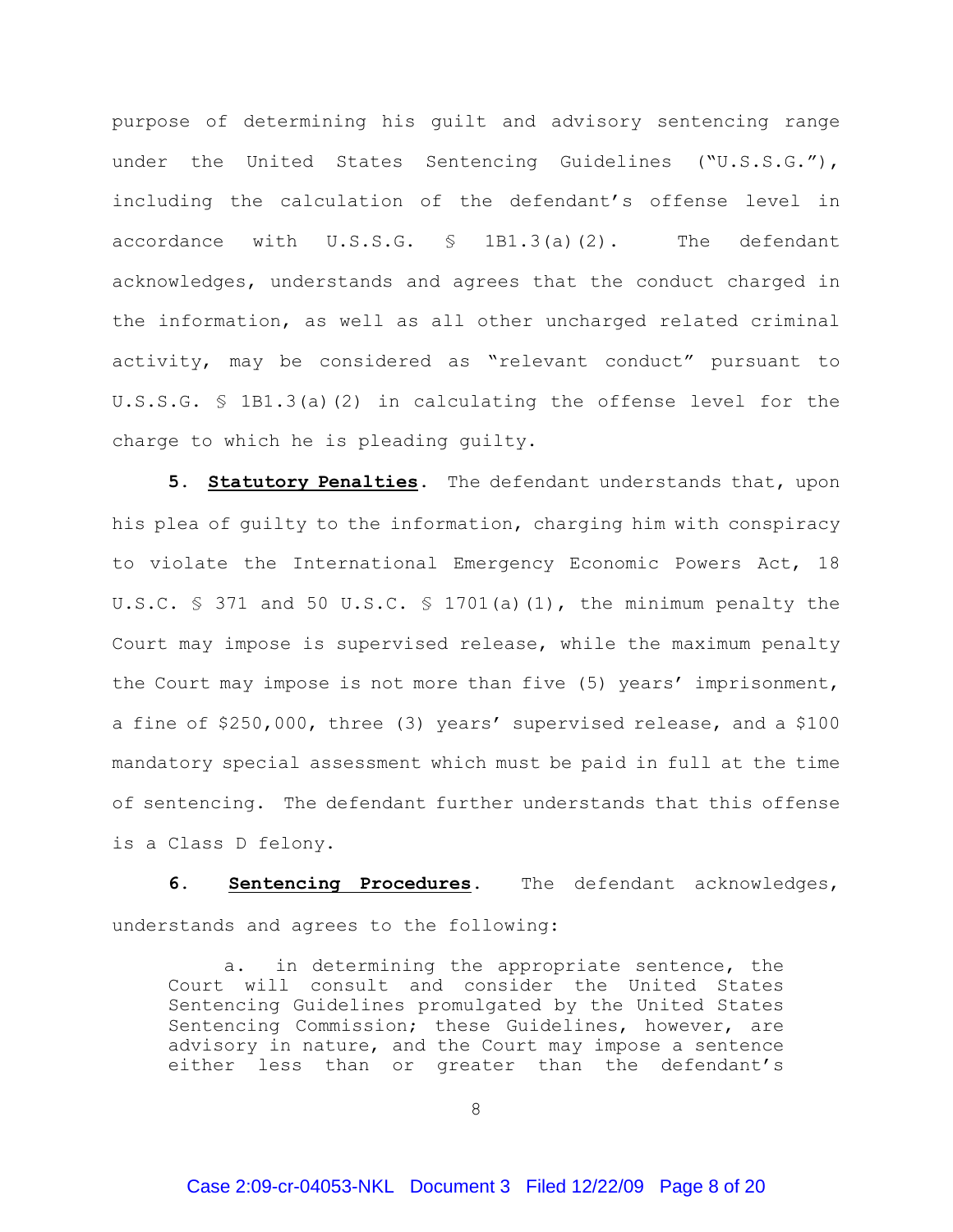applicable Guidelines range, unless the sentence imposed is "unreasonable";

b. the Court will determine the defendant's applicable Sentencing Guidelines range at the time of sentencing;

c. in addition to a sentence of imprisonment, the Court may impose a term of supervised release of up to three (3) years; that the Court must impose a period of supervised release if a sentence of imprisonment of more than one (1) year is imposed;

d. if the defendant violates a condition of his supervised release, the Court may revoke his supervised release and impose an additional period of imprisonment of up to two (2) years without credit for time previously spent on supervised release. In addition to a new term of imprisonment, the Court also may impose a new period of supervised release, the length of which cannot exceed three (3) years, less the term of imprisonment imposed upon revocation of the defendant's first supervised release;

e. the Court may impose any sentence authorized by law, including a sentence that is outside of, or departs from, the applicable Sentencing Guidelines range;

f. any sentence of imprisonment imposed by the Court will not allow for parole;

g. the Court may order restitution to be paid to victims of the offense to which he is pleading guilty, and all other uncharged related criminal activity;

h. the Court is not bound by any recommendation regarding the sentence to be imposed or by any calculation or estimation of the Sentencing Guidelines range offered by the parties or the United States Probation Office; and

i. the defendant may not withdraw his guilty plea solely because of the nature or length of the sentence imposed by the Court.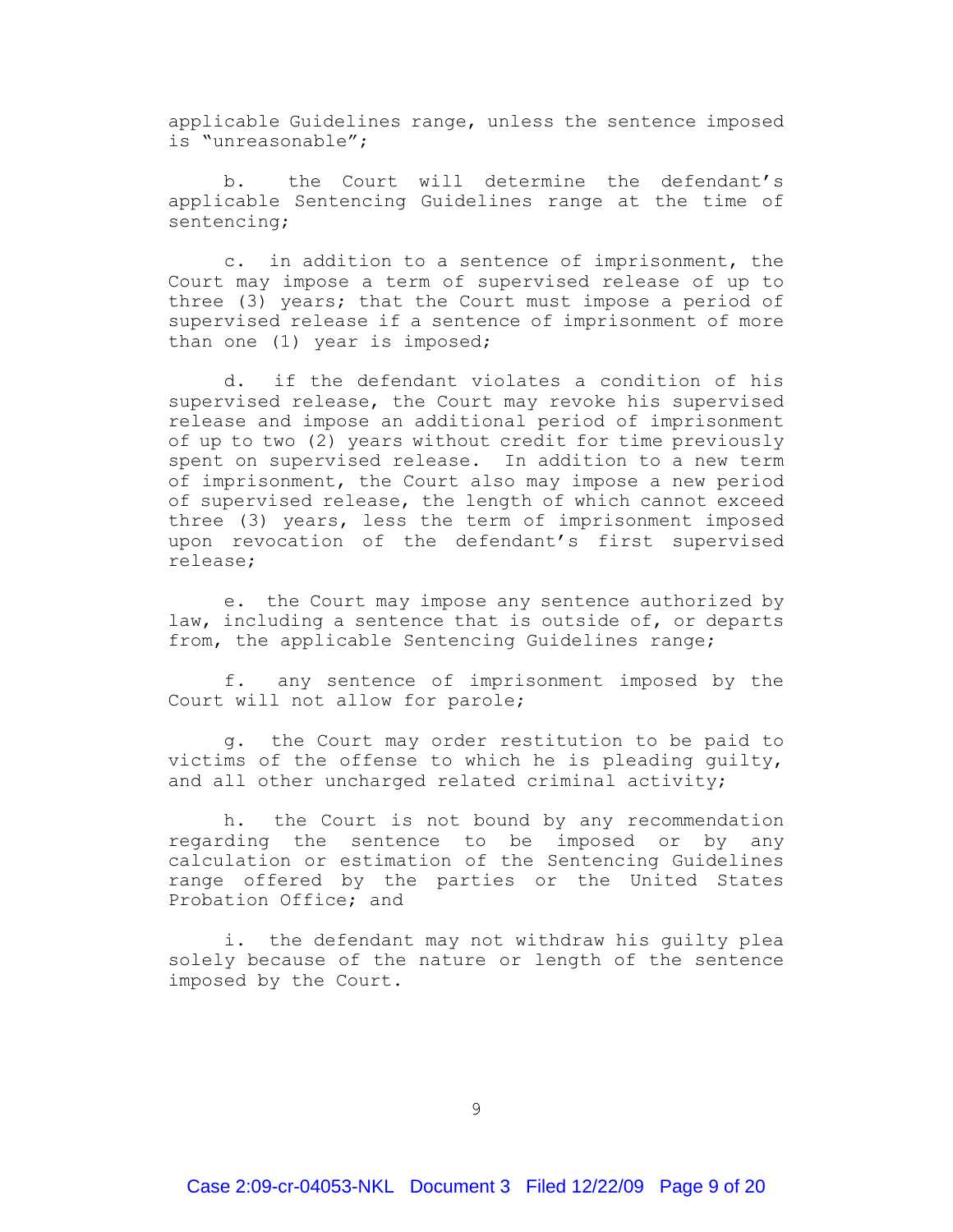7. Government's Agreements. Based upon evidence in its possession at this time, the United States Attorney's Office for the Western District of Missouri, as part of this plea agreement, agrees not to bring any additional charges against defendant for any federal criminal offenses related to his substantive violation of the International Economic Emergency Powers Act, and his violations of wire fraud, mail fraud, or tax fraud for which it has venue and which arose out of the defendant's conduct described above. The defendant understands that this plea agreement does not foreclose any prosecution for an act of murder or attempted murder, an act or attempted act of physical or sexual violence against the person of another, or a conspiracy to commit any such acts of violence or any criminal activity of which the United States Attorney for the Western District of Missouri has no knowledge.

The defendant recognizes that the United States' agreement to forego prosecution of all of the criminal offenses with which the defendant might be charged is based solely on the promises made by the defendant in this agreement. If the defendant breaches this plea agreement, the United States retains the right to proceed with the original charges and any other criminal violations established by the evidence. The defendant expressly waives his right to challenge the initiation of the dismissed or additional charges against him if he breaches this agreement. The defendant expressly waives his right to assert a statute of limitations defense if the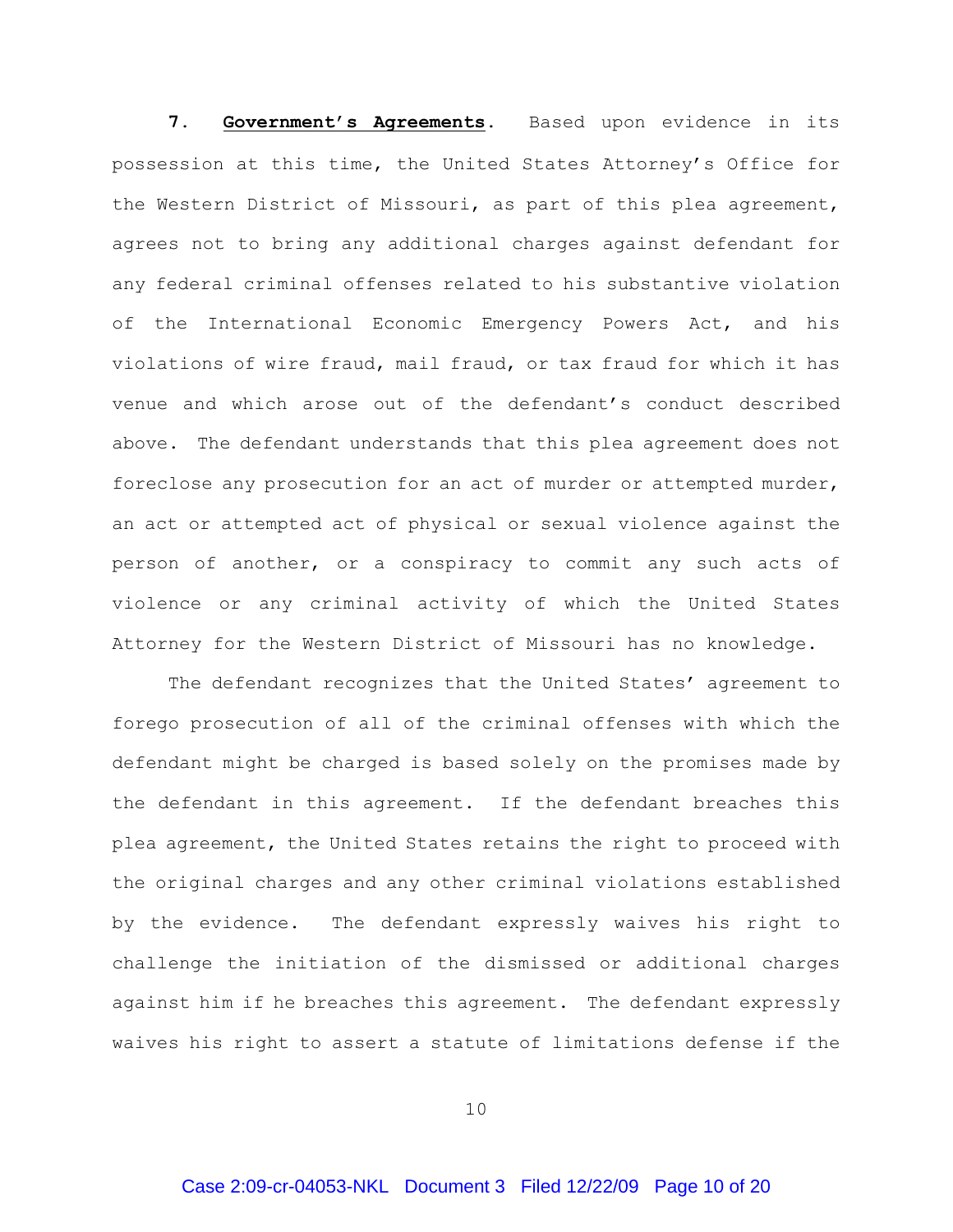dismissed or additional charges are initiated against him following a breach of this agreement. The defendant further understands and agrees that, if the Government elects to file additional charges against him following his breach of this plea agreement, he will not be allowed to withdraw his guilty plea.

**8. Preparation of Presentence Report.** The defendant understands the United States will provide to the Court and the United States Probation Office a government version of the offense conduct. This may include information concerning the background, character and conduct of the defendant, including the entirety of his criminal activities. The defendant understands these disclosures are not limited to the count to which he has pleaded guilty. The United States may respond to comments made or positions taken by the defendant or the defendant's counsel and to correct any misstatements or inaccuracies. The United States further reserves its right to make any recommendations it deems appropriate regarding the disposition of this case, subject only to any limitations set forth in this plea agreement. The United States and the defendant expressly reserve the right to speak to the Court at the time of sentencing pursuant to Rule 32(i)(4) of the Federal Rules of Criminal Procedure.

**9. Withdrawal of Plea.** Either party reserves the right to withdraw from this plea agreement for any or no reason at any time prior to the entry of the defendant's plea of guilty and its formal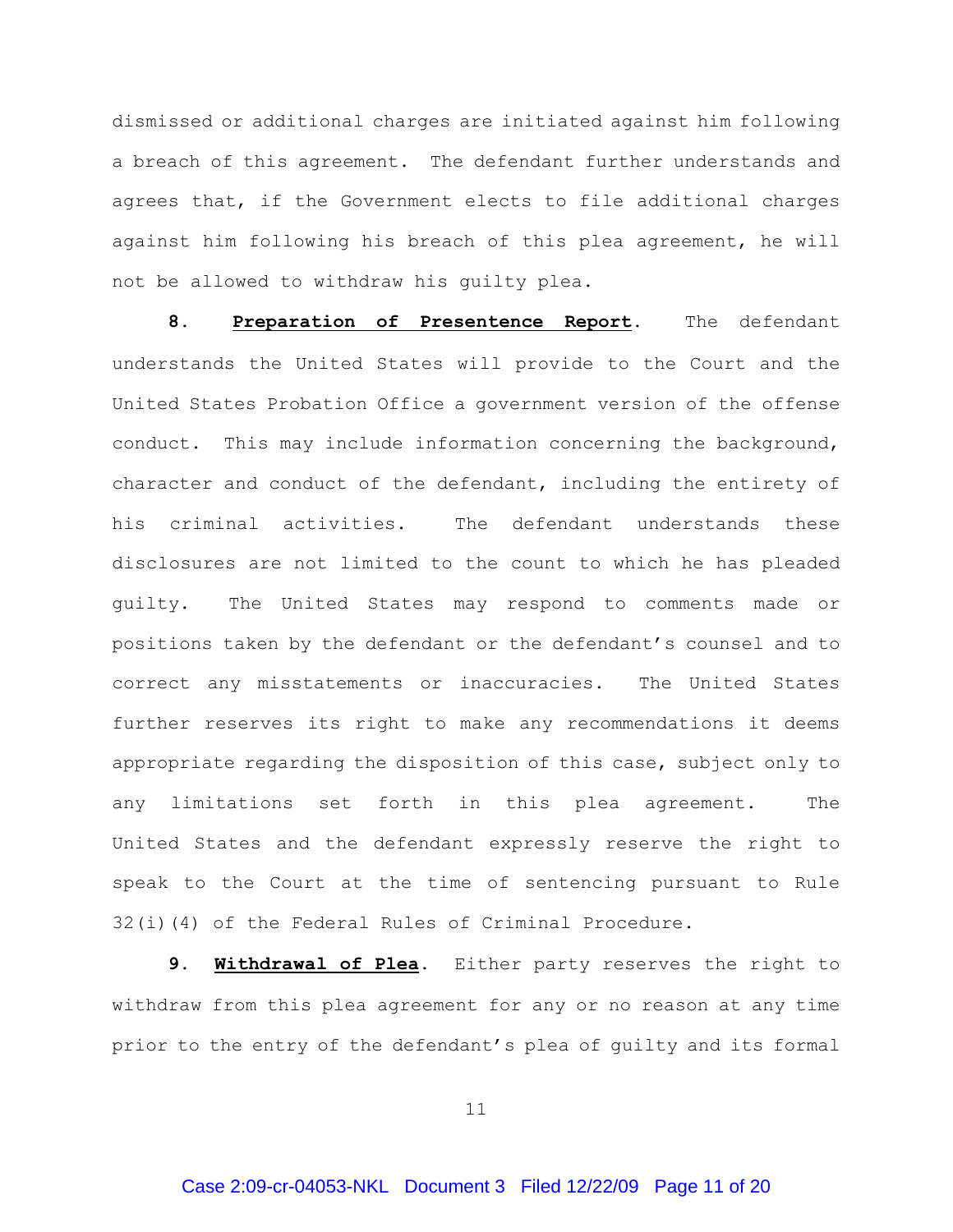acceptance by the Court. In the event of such withdrawal, the parties will be restored to their pre-plea agreement positions to the fullest extent possible. However, after the plea has been formally accepted by the Court, the defendant may withdraw his plea of guilty only if the Court rejects the plea agreement or if the defendant can show a fair and just reason for requesting the withdrawal. The defendant understands that, if the Court accepts his plea of guilty and this plea agreement but subsequently imposes a sentence that is outside the defendant's applicable Sentencing Guidelines range, or imposes a sentence that the defendant does not expect, like or agree with, he will not be permitted to withdraw his plea of guilty.

**10. Agreed Guidelines Applications.** With respect to the application of the Sentencing Guidelines to this case, the parties stipulate and agree as follows:

> a. The Sentencing Guidelines do not bind the Court and are advisory in nature. The Court may impose a sentence that is either above or below the defendant's applicable Guidelines range, provided the sentence imposed is not "unreasonable";

> b. The applicable Guidelines Manual is the one that took effect in 2002;

> c. The applicable Guidelines section for the offense of conviction is U.S.S.G. § 2M5.1, which provides for a base offense level of 26;

> d. The defendant has admitted his guilt and clearly accepted responsibility for his actions. Consequently, he is entitled to a two-level reduction pursuant to § 3E1.1(a) of the Sentencing Guidelines;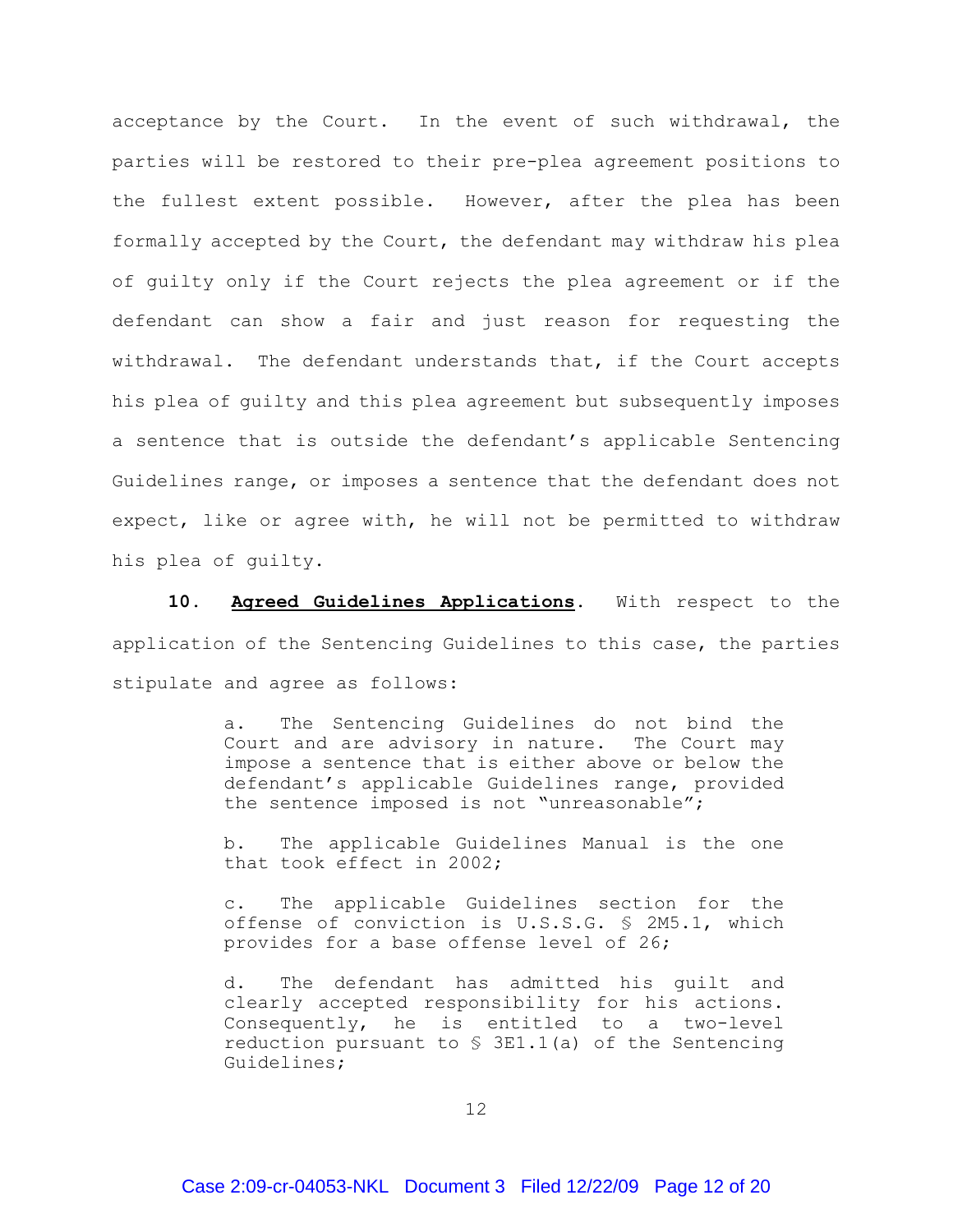e. The parties agree that the Court will determine the defendant's applicable criminal history category after receipt of the presentence investigation report prepared by the United States Probation Office;

f. The defendant understands that the estimate of the parties with respect to the Guidelines computation set forth in the subsections of this paragraph does not bind the Court or the United States Probation Office with respect to the appropriate Guidelines levels. Additionally, the failure of the Court to accept these stipulations will not, as outlined in paragraph 9 of this plea agreement, provide the defendant with a basis to withdraw his plea of guilty;

g. The defendant consents to judicial factfinding by a preponderance of the evidence for all issues pertaining to the determination of the defendant's sentence, including the determination of any mandatory minimum sentence (including the facts that support any specific offense characteristic or other enhancement or adjustment) and any legally authorized increase above the normal statutory maximum. The defendant waives any right to a jury determination beyond a reasonable doubt of all facts used to determine and enhance the sentence imposed, and waives any right to have those facts alleged in the information. The defendant also agrees that the Court, in finding the facts relevant to the imposition of sentence, may consider any reliable information, including hearsay; and

h. The defendant understands and agrees that the factual admissions contained in paragraphs 3 and 4 of this plea agreement, and any admissions that he will make during his plea colloquy, support the imposition of the agreed Guidelines calculations contained in this agreement.

# **11. Effect of Non-Agreement on Guidelines Applications.** The

parties understand, acknowledge and agree that there are no agreements between the parties with respect to any Sentencing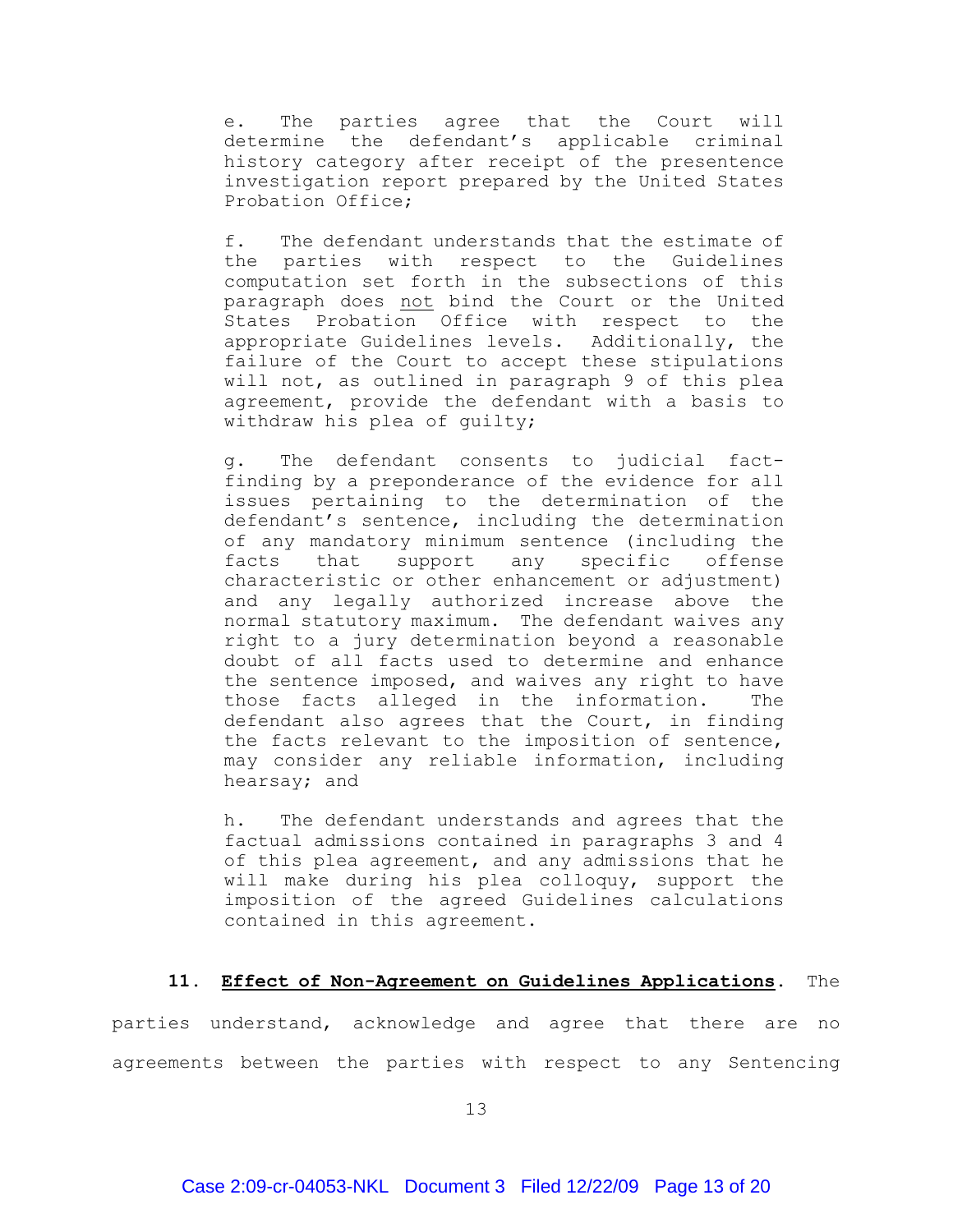Guidelines issues other than those specifically listed in paragraph 10 and its subsections. As to any other Guidelines issues, the parties are free to advocate their respective positions at the sentencing hearing.

**12. Change in Guidelines Prior to Sentencing.** The defendant agrees that, if any applicable provision of the Guidelines changes after the execution of this plea agreement, then any request by the defendant to be sentenced pursuant to the new Guidelines will make this plea agreement voidable by the United States at its option. If the Government exercises its option to void the plea agreement, the United States may charge, reinstate or otherwise pursue any and all criminal charges that could have been brought but for this plea agreement.

**13. Government's Reservation of Rights.** The defendant understands that the United States expressly reserves the right in this case to:

> a. oppose or take issue with any position advanced by the defendant at the sentencing hearing which might be inconsistent with the provisions of this plea agreement;

> b. comment on the evidence supporting the charge in the information;

> c. oppose any argument(s) and request(s) for relief the defendant might advance on an appeal from the sentence imposed, and that the United States remains free on appeal or collateral proceedings to defend the legality and propriety of the sentence actually imposed, even if the Court chooses not to follow any recommendation made by the United States; and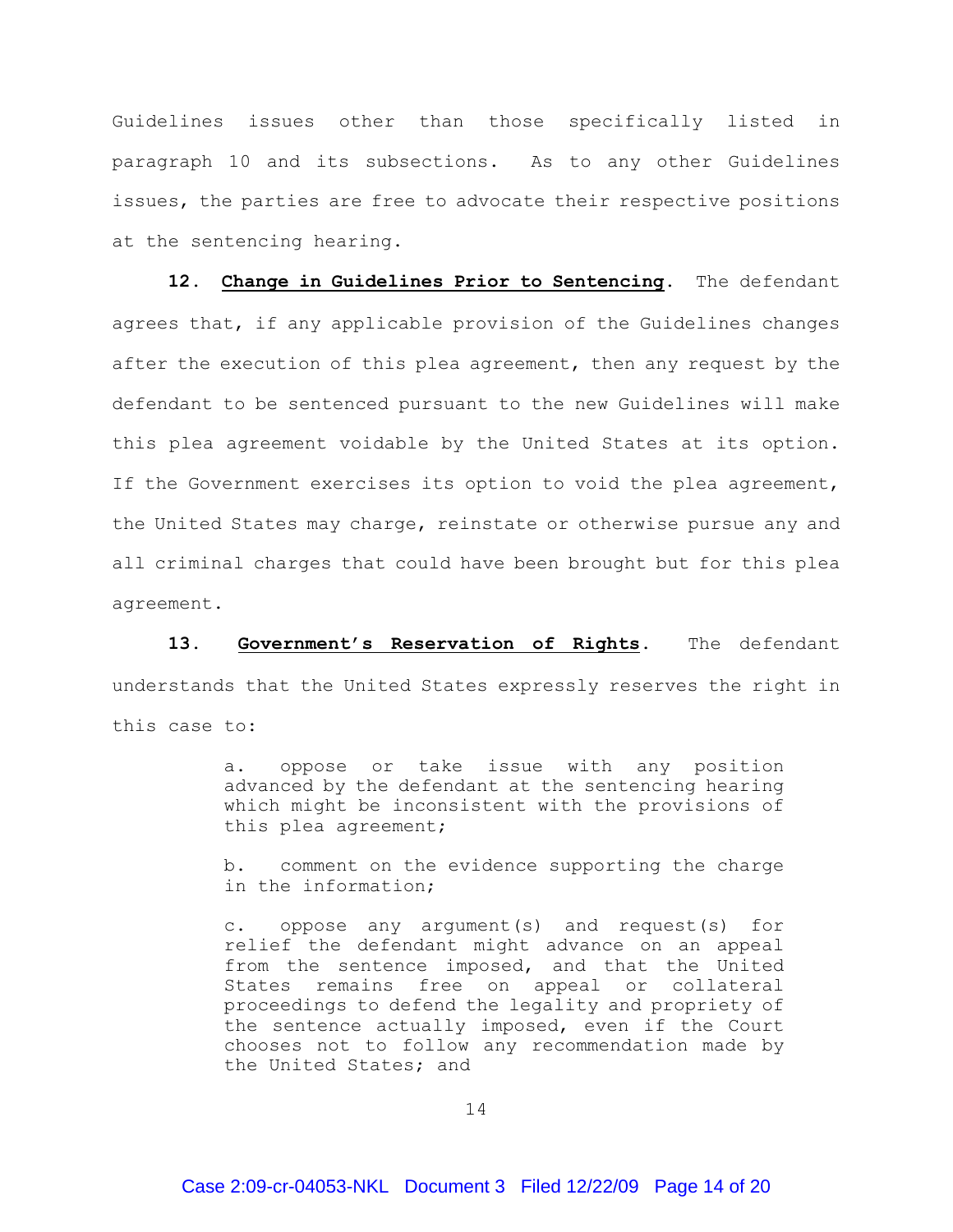d. oppose any post-conviction motion(s) for reduction of sentence or other relief.

**14. Waiver of Constitutional Rights.** The defendant, by pleading guilty, acknowledges that he has been advised of, understands, and knowingly and voluntarily waives the following rights:

> a. the right to plead not guilty and to persist in a plea of not guilty;

> b. the right to be presumed innocent until his guilt has been established beyond a reasonable doubt at trial;

> c. the right to a jury trial, and at that trial, the right to the effective assistance of counsel;

> d. the right to confront and cross-examine the witnesses who testify against him;

> e. the right to compel or subpoena witnesses to appear on his behalf; and

> f. the right to remain silent at trial, in which case his silence may not be used against him.

The defendant understands that, by pleading quilty, he waives or gives up those rights and that there will be no trial. The defendant further understands that, if he pleads guilty, the Court may ask him questions about the offense to which he pleaded guilty, and if the defendant answers those questions under oath and in the presence of counsel, his answers may later be used against him in a prosecution for perjury or making a false statement. The defendant also understands he has pleaded guilty to a felony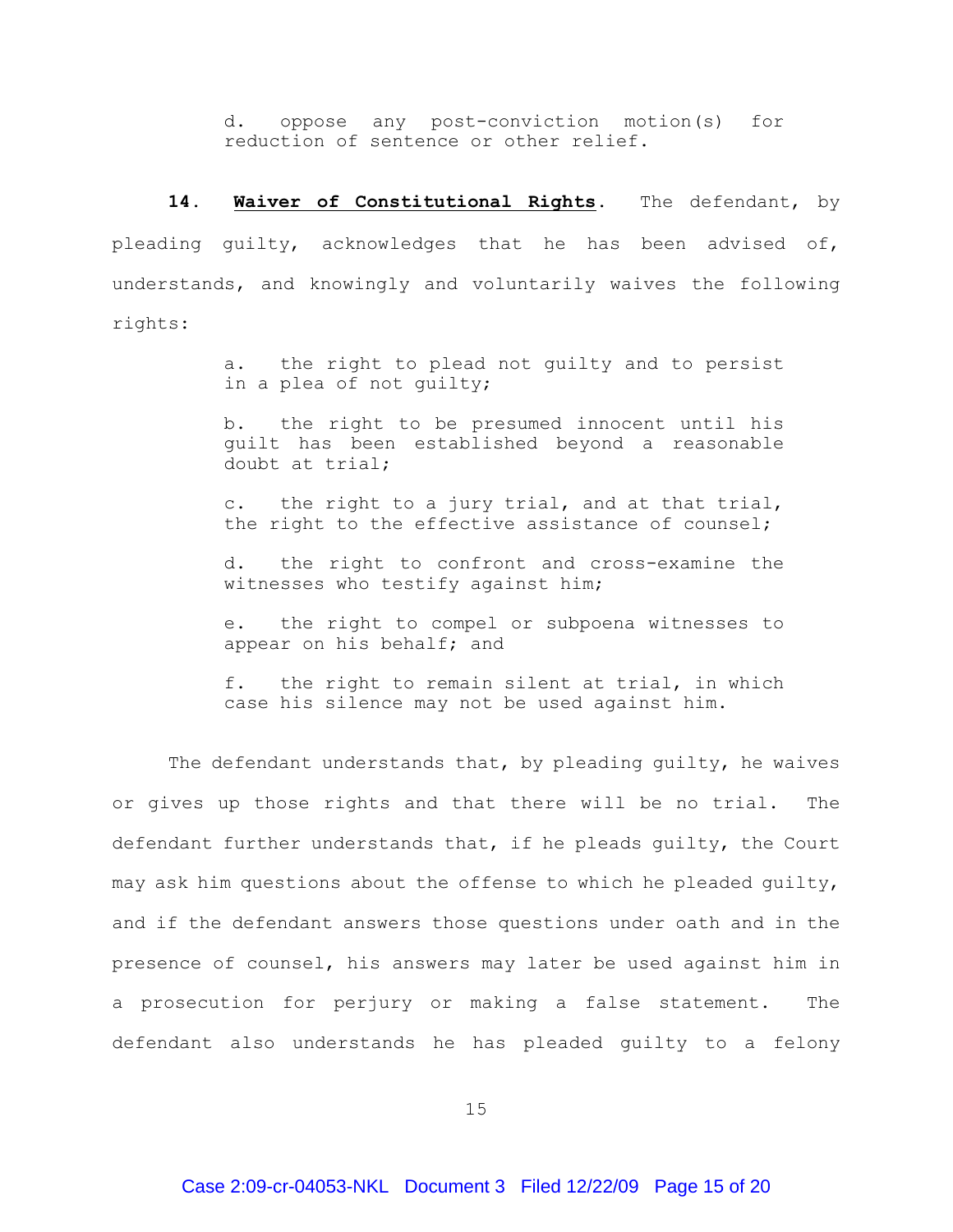offense and, as a result, will lose his right to possess a firearm or ammunition and might be deprived of other rights, such as the right to vote or register to vote, hold public office, or serve on a jury.

### **15. Waiver of Appellate and Post-Conviction Rights.**

a. The defendant acknowledges, understands and agrees that, by pleading guilty pursuant to this plea agreement, he waives his right to appeal or collaterally attack a finding of guilt following the acceptance of this plea agreement; and

b. The defendant expressly waives his right to appeal his sentence, directly or collaterally, on any ground except a sentence imposed in excess of the statutory maximum or an illegal sentence, that is, sentencing error more serious than a misapplication of the Sentencing Guidelines, an abuse of discretion, or the imposition of an unreasonable sentence. However, if the United States exercises its right to appeal the sentence imposed as authorized by 18 U.S.C. § 3742(b), the defendant is released from this waiver and may, as part of the Government's appeal, cross-appeal his sentence as authorized by 18 U.S.C. § 3742(a) with respect to any issues that have not been stipulated to or agreed upon in this agreement.

**16. Waiver of FOIA Request.** The defendant waives all of his rights, whether asserted directly or by a representative, to request or receive from any department or agency of the United States any records pertaining to the investigation or prosecution of this case including, without limitation, any records that may be sought under the Freedom of Information Act, 5 U.S.C. § 552, or the Privacy Act of 1974, 5 U.S.C. § 552a.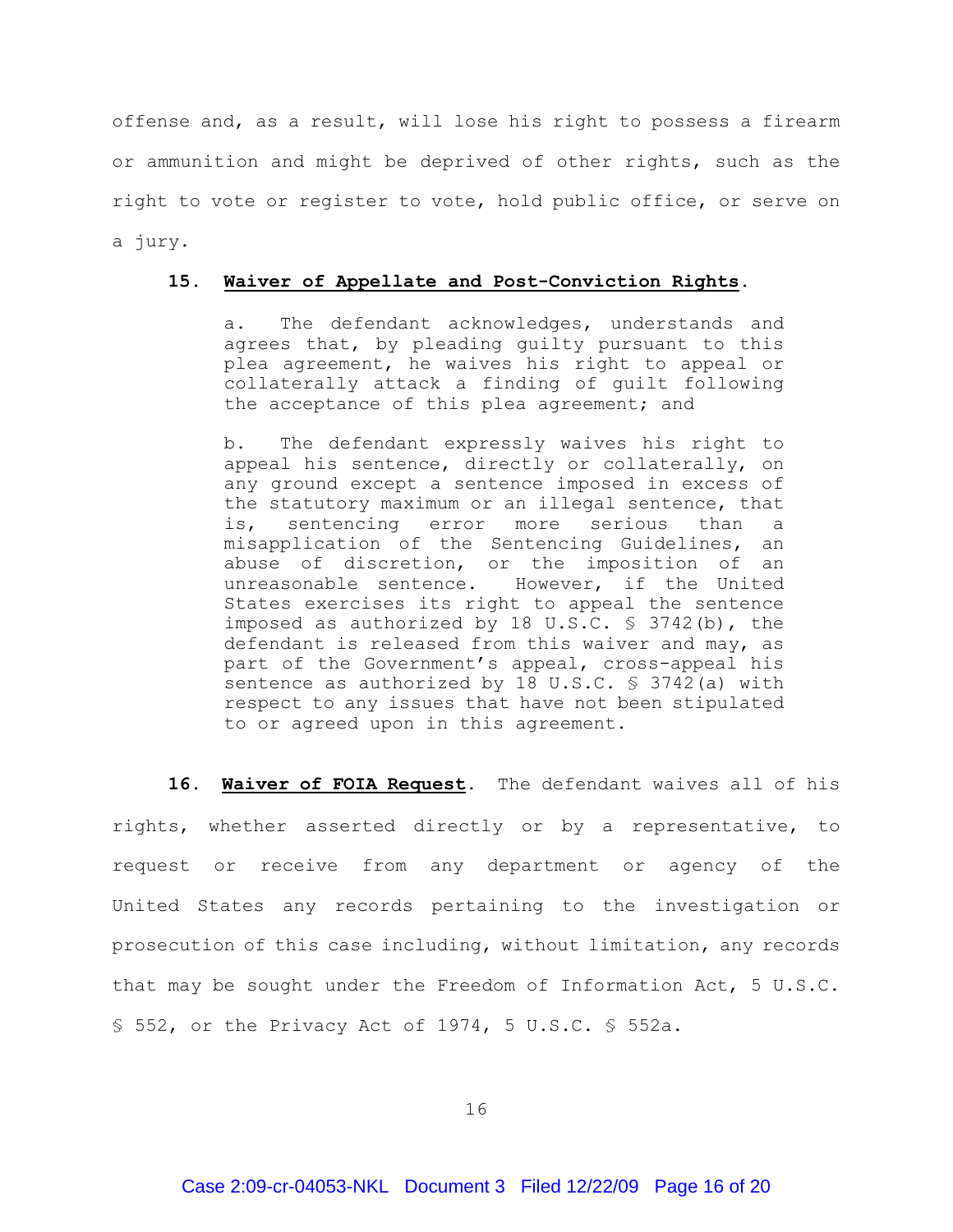17. Waiver of Claim for Attorney's Fees. The defendant waives all of his claims under the Hyde Amendment, 18 U.S.C. § 3006A, for attorney's fees and other litigation expenses arising out of the investigation or prosecution of this matter.

**18. Defendant's Agreement to Destruction of Biological Evidence.** In accordance with 18 U.S.C. § 3600A(c)(2), the defendant knowingly and voluntarily waives his right to request DNA testing of any biological evidence which may have been obtained or seized by law enforcement in his case. The defendant agrees that all biological evidence which may have been obtained or seized may be destroyed by law enforcement authorities.

**19. Defendant's Breach of Plea Agreement.** If the defendant commits any crimes, violates any conditions of release, or violates any term of this plea agreement between the signing of this plea agreement and the date of sentencing, or fails to appear for sentencing, or if the defendant provides information to the Probation Office or the Court that is intentionally misleading, incomplete or untruthful, or otherwise breaches this plea agreement, the United States will be released from its obligations under this agreement. The defendant, however, will remain bound by the terms of the agreement, and will not be allowed to withdraw his plea of guilty.

The defendant also understands and agrees that, in the event he violates this plea agreement, all statements made by him to law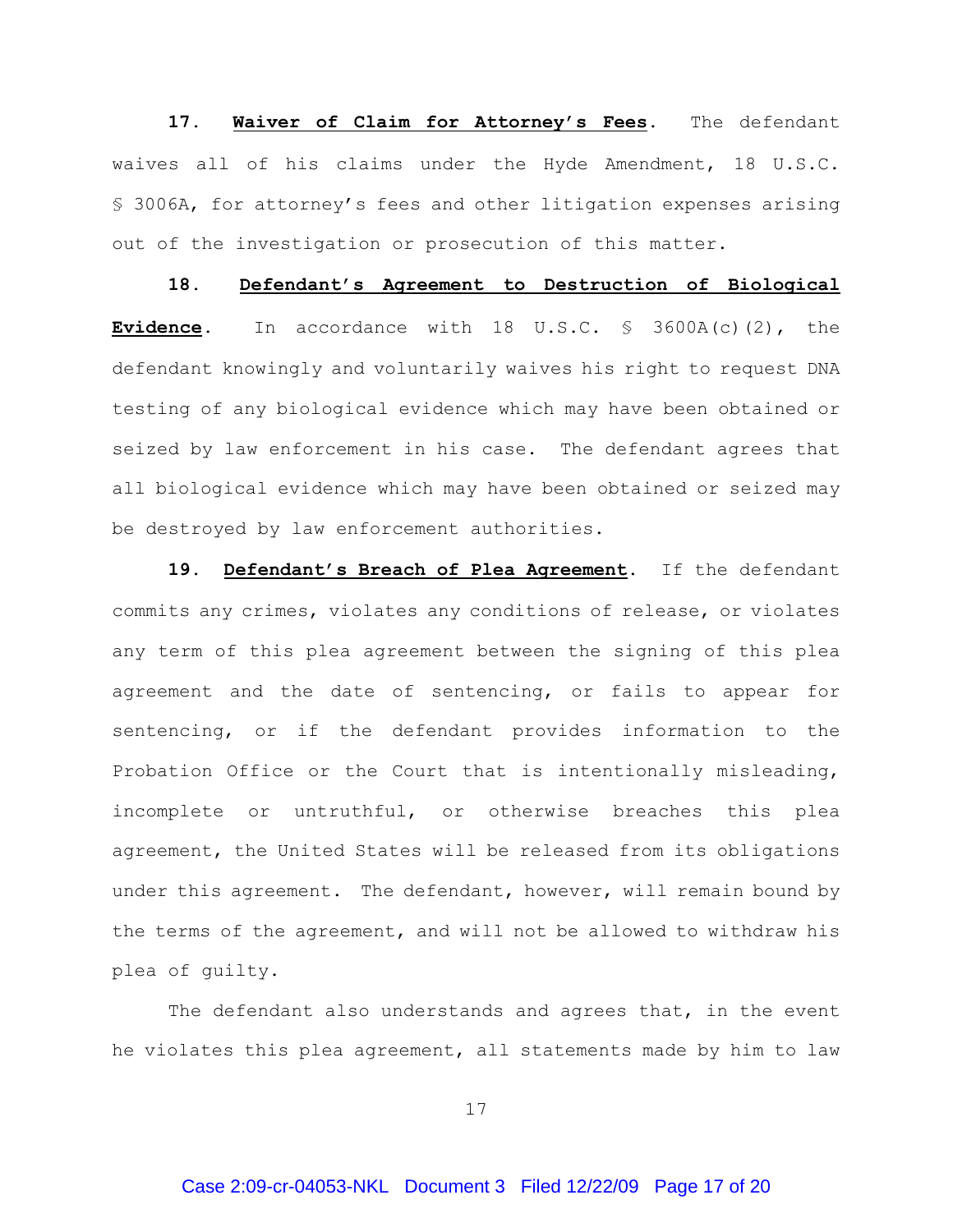enforcement agents subsequent to the execution of this plea agreement, any testimony given by him before a grand jury or any tribunal, or any leads from such statements or testimony shall be admissible against him in any and all criminal proceedings. The defendant waives any rights that he might assert under the United States Constitution, any statute, Rule 11(f) of the Federal Rules of Criminal Procedure, Rule 410 of the Federal Rules of Evidence, or any other federal rule that pertains to the admissibility of any statements made by him subsequent to this plea agreement.

**20. Defendant's Representations.** The defendant acknowledges that he has entered into this plea agreement freely and voluntarily after receiving the effective assistance, advice and approval of counsel. The defendant acknowledges that he is satisfied with the assistance of counsel, and that counsel has fully advised him of his rights and obligations in connection with this plea agreement. The defendant further acknowledges that no threats or promises, other than the promises contained in this plea agreement, have been made by the United States, the Court, his attorneys or any other party to induce him to enter his plea of guilty.

**21. No Undisclosed Terms.** The United States and the defendant acknowledge and agree that the above-stated terms and conditions, together with any written supplemental agreement that might be presented to the Court in camera, constitute the entire plea agreement between the parties, and that any other terms and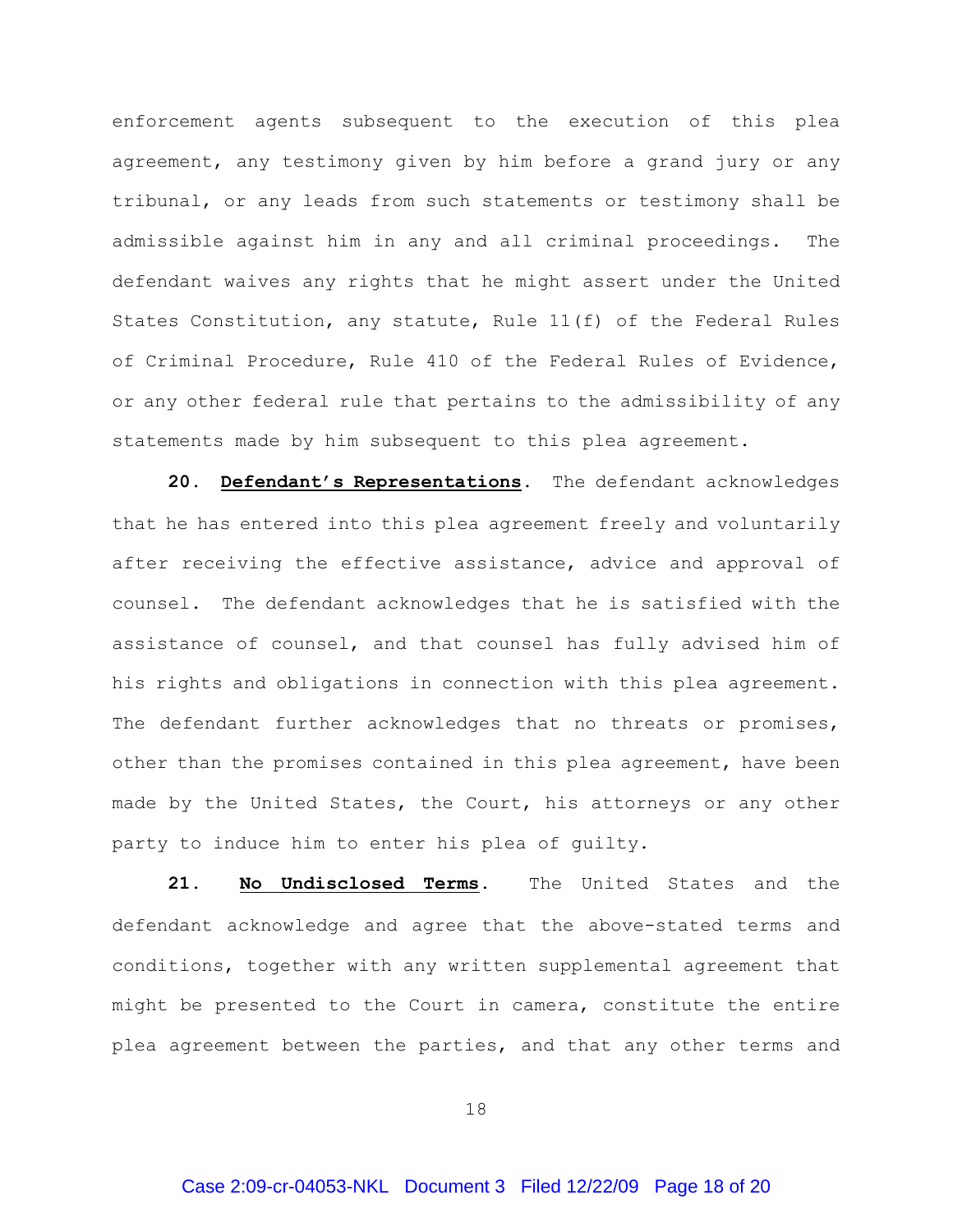conditions not expressly set forth in this agreement or any written supplemental agreement do not constitute any part of the parties' agreement and will not be enforceable against either party.

**22. Standard of Interpretation.** The parties agree that, unless the constitutional implications inherent in plea agreements require otherwise, this plea agreement should be interpreted according to general contract principles and the words employed are to be given their normal and ordinary meanings. The parties further agree that, in interpreting this agreement, any drafting errors or ambiguities are not to be automatically construed against either party, whether or not that party was involved in drafting or modifying this agreement.

> **Matt J. Whitworth** United States Attorney

By  $/S/$ 

**Anthony P. Gonzalez** Assistant United States Attorney

 $\mathbf{B}\mathbf{v}$  /S/

**J. Daniel Stewart** Assistant United States Attorney

By  $/S/$ 

**S. Elisa Poteat** Trial Attorney Counterterrorism Section National Security Division U.S. Department of Justice